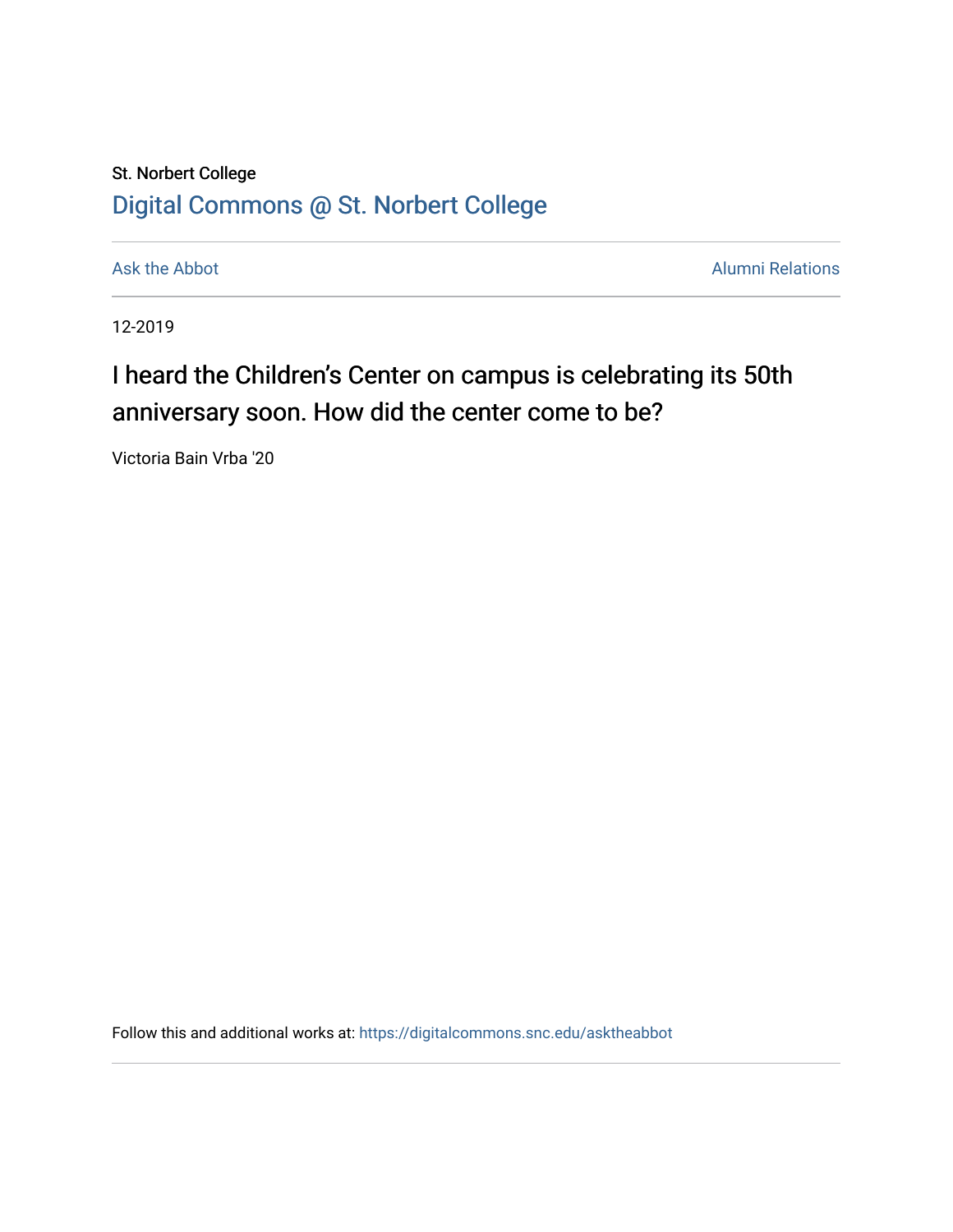



Q

[Academics](https://www.snc.edu/academics) [Admission](https://www.snc.edu/admission) [Campus Life](https://www.snc.edu/campuslife) [Living Norbertine](https://www.snc.edu/livingnorbertine) [Athletics](https://www.snc.edu/athletics) [About](https://www.snc.edu/about)

 $\geq$  [Alumni](https://www.snc.edu/alumni/)  $\geq$  [Ask the Abbot](https://www.snc.edu/alumni/abbot/)  $\geq$  December 2019 合

### [Alumni](https://www.snc.edu/alumni/index.html)

[Events & Reunions](https://www.snc.edu/alumni/event/index.html) [Behind the Arch](https://www.snc.edu/alumni/event/behindthearch/) [Benefits and Services](https://www.snc.edu/alumni/benefits.html) [Get Involved](https://www.snc.edu/alumni/getinvolved.html) [Give to SNC](http://giving.snc.edu/) [Alumni Awards](https://www.snc.edu/alumni/awards/index.html) [Knight Lights](https://www.snc.edu/alumni/knightlights/index.html) [Alumni-Owned](https://www.snc.edu/alumni/directory/index.html) [Businesses Network](https://www.snc.edu/alumni/directory/index.html) [Alumni Board](https://www.snc.edu/alumni/alumniboard.html) [Student Alumni](https://www.snc.edu/alumni/saa.html) [Ambassadors](https://www.snc.edu/alumni/saa.html) [Staff](https://www.snc.edu/alumni/contactus.html)

# December 2019 Question:

Dear Abbot Pennings,

I heard the Children's Center on campus is celebrating its 50th anniversary soon. How did the center come to be?

Victoria Bain Vrba '20

#### Answer:

My dearest Victoria,

How wonderful it is to write to you about the Children's Center, a place of much joy here on our campus! It is a delight to host little ones here at St. Norbert College so that our community can span so many ages.

The center will indeed celebrate its 50th anniversary soon – in just one month! Although it feels like yesterday (oh, how time flies), the center was officially established Jan. 19, 1970. Mary Soens-Platner '71, a junior psychology student at the time, led the project with the help of psychology professor Davis Dirlam and art professor Charles Peterson. In true St. Norbert College spirit, Mary wished to create an on-campus nursery school where developmental psychology students could work to broaden their laboratory experience.

After obtaining a child care license from Brown County, Mary's splendid vision became a reality. Although the Children's Center is currently located in the basement of Sensenbrenner Hall, it was originally located in the basement of Burke Hall. Seven St. Norbert College education and



### Ask the Abbot

As the founder of St. Norbert College, and having a prime seat in the center of campus throughout the years, I, Abbot Bernard Pennings, hold the answers to many of your burning questions about the college. [Submit Your Question](https://www.snc.edu/alumni/abbot/index.html)